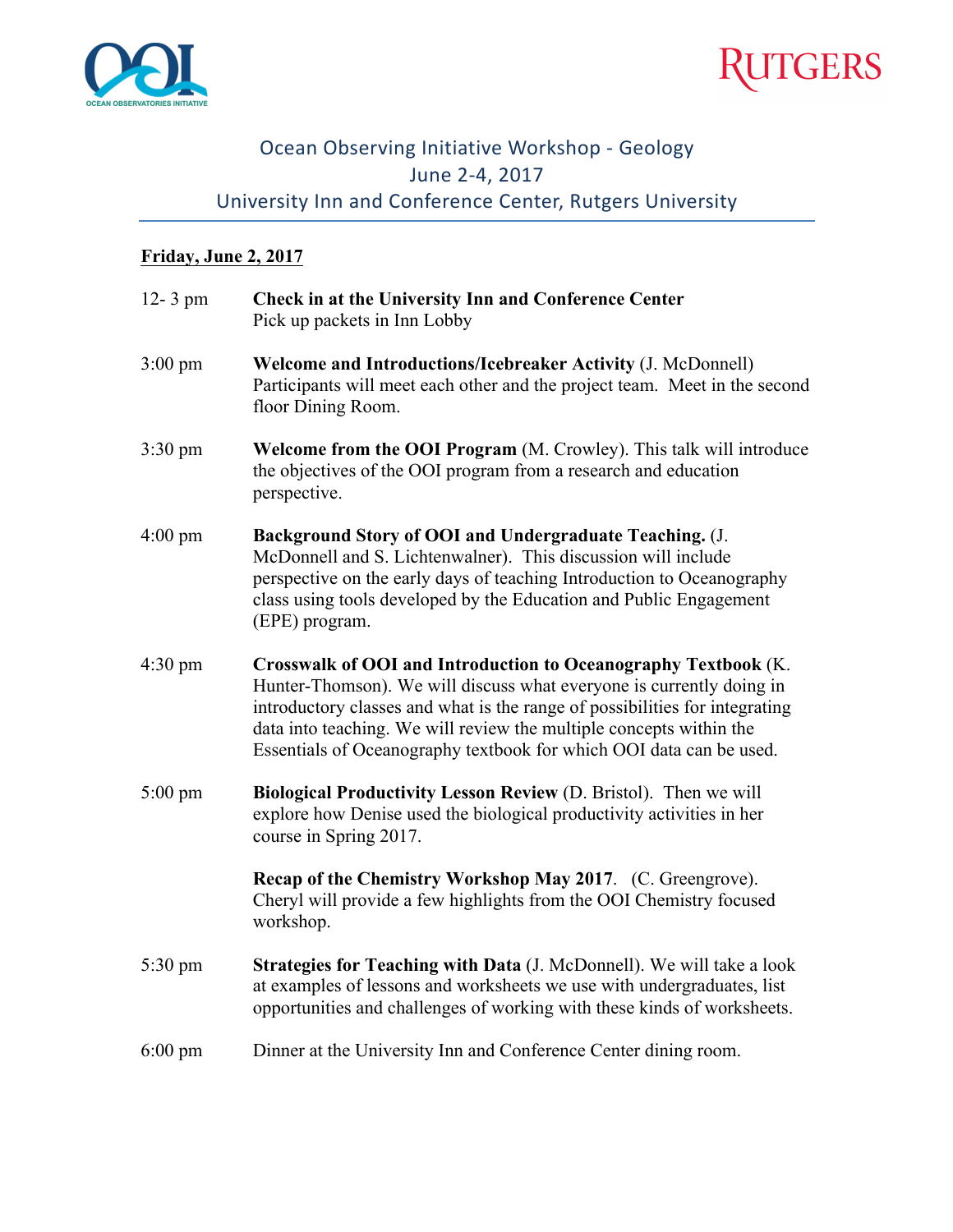| $7:00 \text{ pm}$ | <b>Expectations and Goals of the Workshop (C. Halversen and J.</b>  |
|-------------------|---------------------------------------------------------------------|
|                   | McDonnell). What do we hope to gain from the workshop collectively? |
|                   |                                                                     |

8:00 pm Conclude for the evening!

## **Saturday, June 3, 2017**

| 8:00 am            | Meet at Conference Room B. Continental breakfast including coffee/tea.                                                                                                                                                                                                                                             |
|--------------------|--------------------------------------------------------------------------------------------------------------------------------------------------------------------------------------------------------------------------------------------------------------------------------------------------------------------|
| 8:30 am            | <b>Welcome!</b> (J. McDonnell). Opening announcements and review plan for<br>the day.                                                                                                                                                                                                                              |
| 8:40 am            | Pedagogy: Introduction to the Learning Cycle (Invitation,<br>Exploration, Concept Invention, Application, Reflection). (C.<br>Halversen). This session will include an overview of the Learning Cycle<br>and how it can help our students make meaning of science content.                                         |
| $10:15$ am         | <b>Orientation and Exploration:</b> (K. Hunter-Thomson and S.<br>Lichtenwalner). We will orient to the OOI data exploration website and<br>explore our <b>Plate Boundary Feature</b> activity. Please post your<br>comments/edits on post-it notes located on your table for this exercise and<br>for all others!  |
| $11:00$ am         | Application: (K. Hunter-Thomson and S. Lichtenwalner). We will<br>jigsaw the <i>Plate Boundary Features</i> activity. Each group will share out<br>on their reflections on what they did as learners. Then, we will reflect on<br>the data activities as a whole.                                                  |
| 11:45 am           | Reflection. (J. McDonnell). Please jot down your own ideas about this<br>activity. Then $-\text{let's}$ discuss as a group - what do we think of this<br>activity? How can we use it in our teaching? How would this impact your<br>students' learning?                                                            |
| $12:15 \text{ pm}$ | Catered Lunch at the University Inn Dining room.                                                                                                                                                                                                                                                                   |
| $1:00$ pm          | Exploration: (K. Hunter-Thomson and S. Lichtenwalner). We will<br>explore the <b>Geological Features of a Seamount</b> activity as a group. We<br>will share out on our reflections on what we did as learners. What<br>questions do you still have about what we can learn about seamounts from<br>seafloor data? |
| $1:30 \text{ pm}$  | Introduction to Axial Ridge: Part I (D. Kelley). Deb will give us an<br>overview of the science of Axial Ridge.                                                                                                                                                                                                    |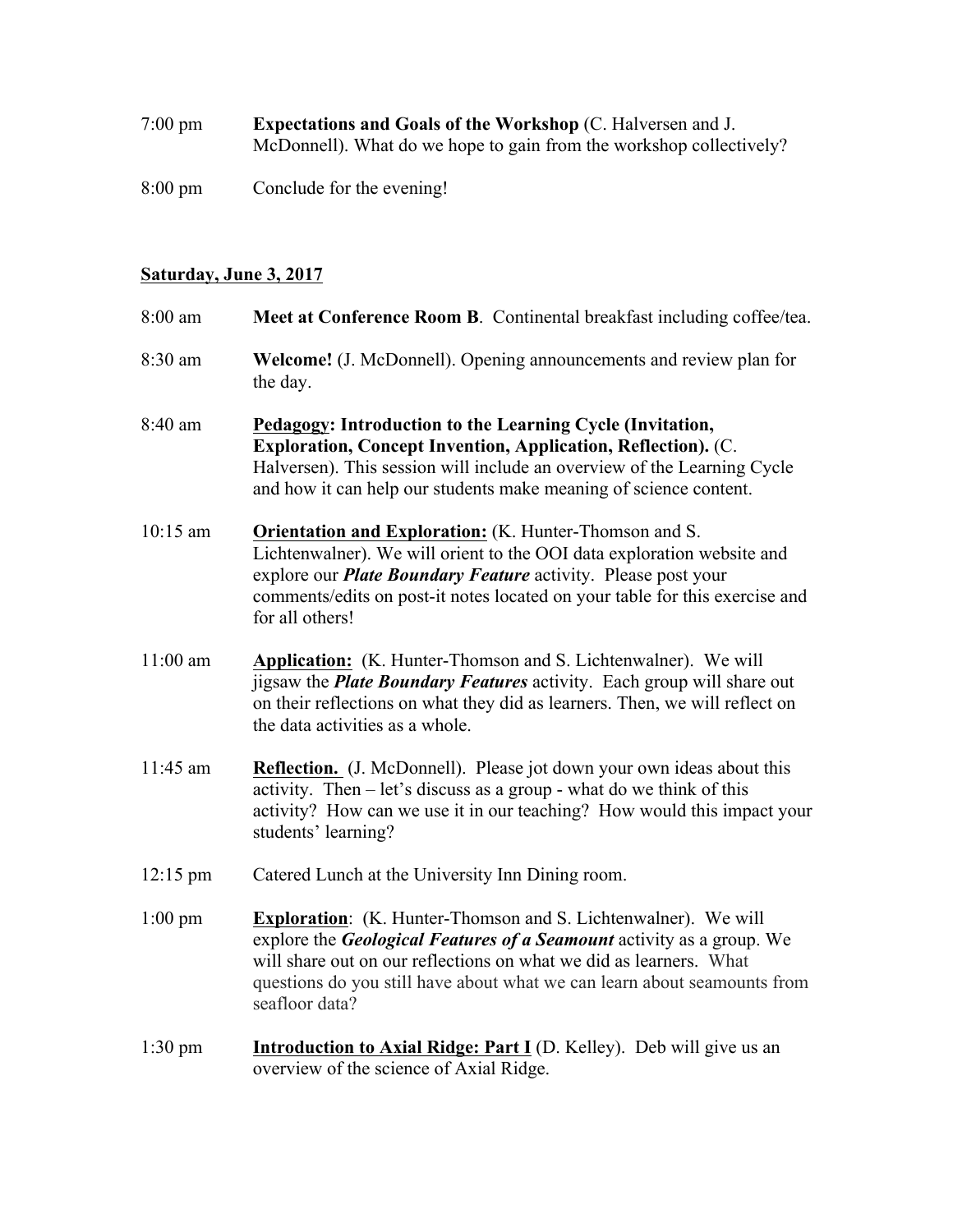| $2:00$ pm            | <b>Break</b>                                                                                                                                                                                                                                                                                   |
|----------------------|------------------------------------------------------------------------------------------------------------------------------------------------------------------------------------------------------------------------------------------------------------------------------------------------|
| $2:15$ pm            | <b>Application:</b> (K. Hunter-Thomson and S. Lichtenwalner). We will<br>jigsaw the <b>Geological Features of a Seamount</b> activity. Each group will<br>share out on their reflections on what they did as learners. Then, we will<br>reflect on the data activities as a whole.             |
| $2:45$ pm            | <b>Reflection of Geological Features of a Seamount activity (K. Hunter -</b><br>Thomson and S. Lichtenwalner). What do we think of this activity? How<br>can we use this in our teaching?                                                                                                      |
| $3:15$ pm            | <b>Exploration and Application:</b> (K. Hunter - Thomson and S.<br>Lichtenwalner). We will jigsaw the Seamount Diking Eruption Science<br>activities. Each group will share out on their reflections on what they did<br>as learners. Then, we will reflect on the data activities as a whole. |
| $4:00 \text{ pm}$    | <b>Axial Ridge: Part II</b> (D. Kelley). Deb will answer any questions we still<br>have about Axial Ridge and OOI research.                                                                                                                                                                    |
| $4:30 \text{ pm}$    | <b>Reflection</b> : (J. McDonnell). What questions do we still have about Axial<br>Ridge? How did your ideas change?                                                                                                                                                                           |
|                      | Teaching with Data: Case Study at Stockton University (A. Pffeifer-<br>Herbert). Anna will share her experience teaching the biological<br>productivity activities from the 2016 workshop.                                                                                                     |
| $5;00 \text{ pm}$    | <b>Wrap up.</b> Walk to the Department of Marine $\&$ Coastal Sciences                                                                                                                                                                                                                         |
| $5:15$ pm            | Tour of the COOL room.                                                                                                                                                                                                                                                                         |
| $6:15$ pm            | Car pool ride over to Old Man Rafferty's Restaurant.                                                                                                                                                                                                                                           |
| $6:45$ pm            | Reservation at Old Man Rafferty's.                                                                                                                                                                                                                                                             |
| Sunday, June 4, 2017 |                                                                                                                                                                                                                                                                                                |

- 8:00 am **Meet for Breakfast at the Conference Room B, University Inn and Conference Center.** Welcome back and review logistics for the dayincluding travel back to the airport.
- 8:30 am **Exploration & Application:** (K. Hunter-Thomson and S. Lichtenwalner). Kristin and Sage will jigsaw the *Seismic Features of a Seamount* activities. Each group will share out on their reflections on what they did as learners.